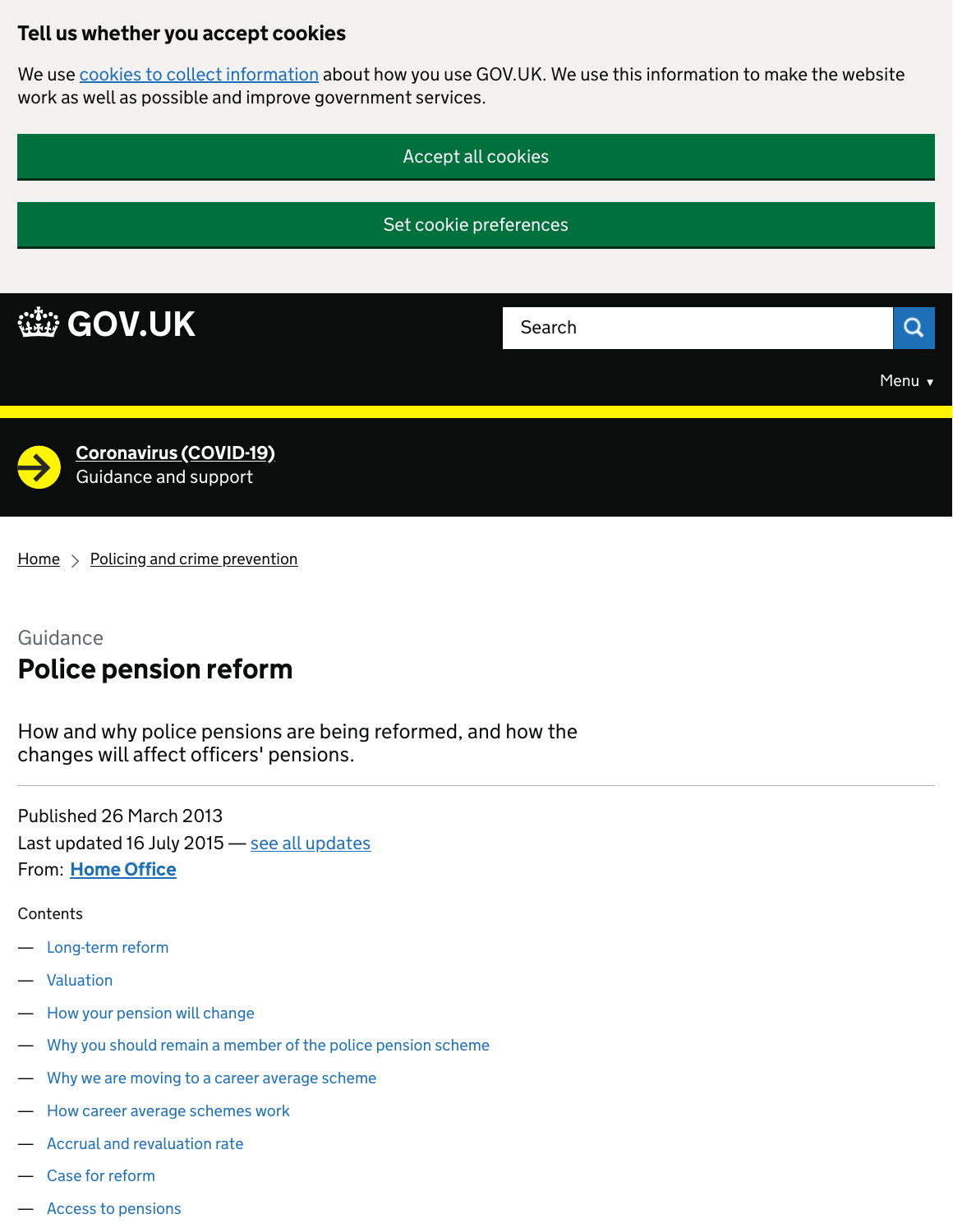- [Contributions](https://www.gov.uk/guidance/police-pension-reform#contributions)
- [Reducing police bureaucracy](https://www.gov.uk/guidance/police-pension-reform#reducing-police-bureaucracy)
- [Decision of the Pensions Ombudsman and members who retired between 2001 and 2006](https://www.gov.uk/guidance/police-pension-reform#decision-of-the-pensions-ombudsman-and-members-who-retired-between-2001-and-2006)

In March 2011, Lord Hutton published his final conclusions on public service pensions reform, which the government accepted. The government wants to make sure that police officers continue to have access to a pension that is among the very best available. However, reform is inevitable because people are living longer. Many now spend more time in retirement than they did in work.

## Long-term reform

The government understands how concerned people are about their pensions and is committed to ensuring that public service pensions will remain among the very best available providing a guaranteed pension level for all employees.

However, we have to acknowledge that people are living much longer and we need reform to make public service [pensions sustainable. It is for this reason the government commissioned Lord Hutton to conduct an independent](https://www.gov.uk/government/publications/independent-public-service-pensions-commission-final-report-by-lord-hutton) review into the future of public service pensions.

The government has been committed to reaching a fair outcome on police pensions reform, to ensure that police officers have access to affordable and sustainable pensions in the future which are amongst the best available.

[The Home Secretary has carefully considered the representations made during consultation with the Police](https://www.gov.uk/government/organisations/police-negotiating-board) Negotiating Board. She has made a [written ministerial statement](https://www.gov.uk/government/speeches/police-pension-scheme) and has now published a core design for a new police pension scheme as set out in the [reform design framework.](https://www.gov.uk/government/publications/police-pension-reform-design-framework) The [pension reform overview](https://www.gov.uk/government/publications/police-pension-reform-overview) gives a brief summary of the core design, and there is a list of frequently asked questions on the left hand side of the page.

You can see how this new design affects you if you are a police officer by looking at the [worked examples](https://www.gov.uk/government/publications/police-pension-reform-worked-examples) or by using the [pension calculator.](https://www.gov.uk/government/publications/pension-reform-calculator)

The <u>[verification report](https://www.gov.uk/government/publications/pension-reform-verification-of-cost-of-new-scheme-design)</u> has been produced by the [Government Actuary's Department](https://www.gov.uk/government/organisations/government-actuary-s-department) and contains their verification that the new scheme design is within the cost ceiling and sets out the data, methodology and assumptions used in determining the value of the Reference Scheme and the new scheme design.

## **Valuation**

The Government Actuaries Department has completed a valuation of the Police Pension Schemes as of 31 March 2012. The valuation report can be read below, along with associated documents:

- [actuarial valuation report as at 31 March 2012](https://www.gov.uk/government/uploads/system/uploads/attachment_data/file/391496/Police_pension_schemes_2012_valuation_report_Final_11_December_2014.pdf)
- [advice on assumptions](https://www.gov.uk/government/uploads/system/uploads/attachment_data/file/391497/Police_-_2012_valuation_-_experience_and_assumptions_Final_11_December_2014.pdf)
- [membership data](https://www.gov.uk/government/uploads/system/uploads/attachment_data/file/391498/Valuation_data_report_Final_11_December_2014.pdf)
- [methodology](https://www.gov.uk/government/uploads/system/uploads/attachment_data/file/391499/Police_valuation_methodology_report_Final_11_December_2014.pdf)
- [data used for experience analysis](https://www.gov.uk/government/uploads/system/uploads/attachment_data/file/391501/Valuation_movement_data_report_HO_Final_11_December_2014.pdf)
- [assessment of actuarial liability as at 31 March 2008](https://www.gov.uk/government/uploads/system/uploads/attachment_data/file/391502/Assessement_of_actuarial_liability_as_at_31_March_2008_-_03.04.14.pdf)

### How your pension will change

We believe there is a strong case for reform of pensions across the public services. Police pensions, like others in the public service, will be based on a career average (CARE) scheme model in the future.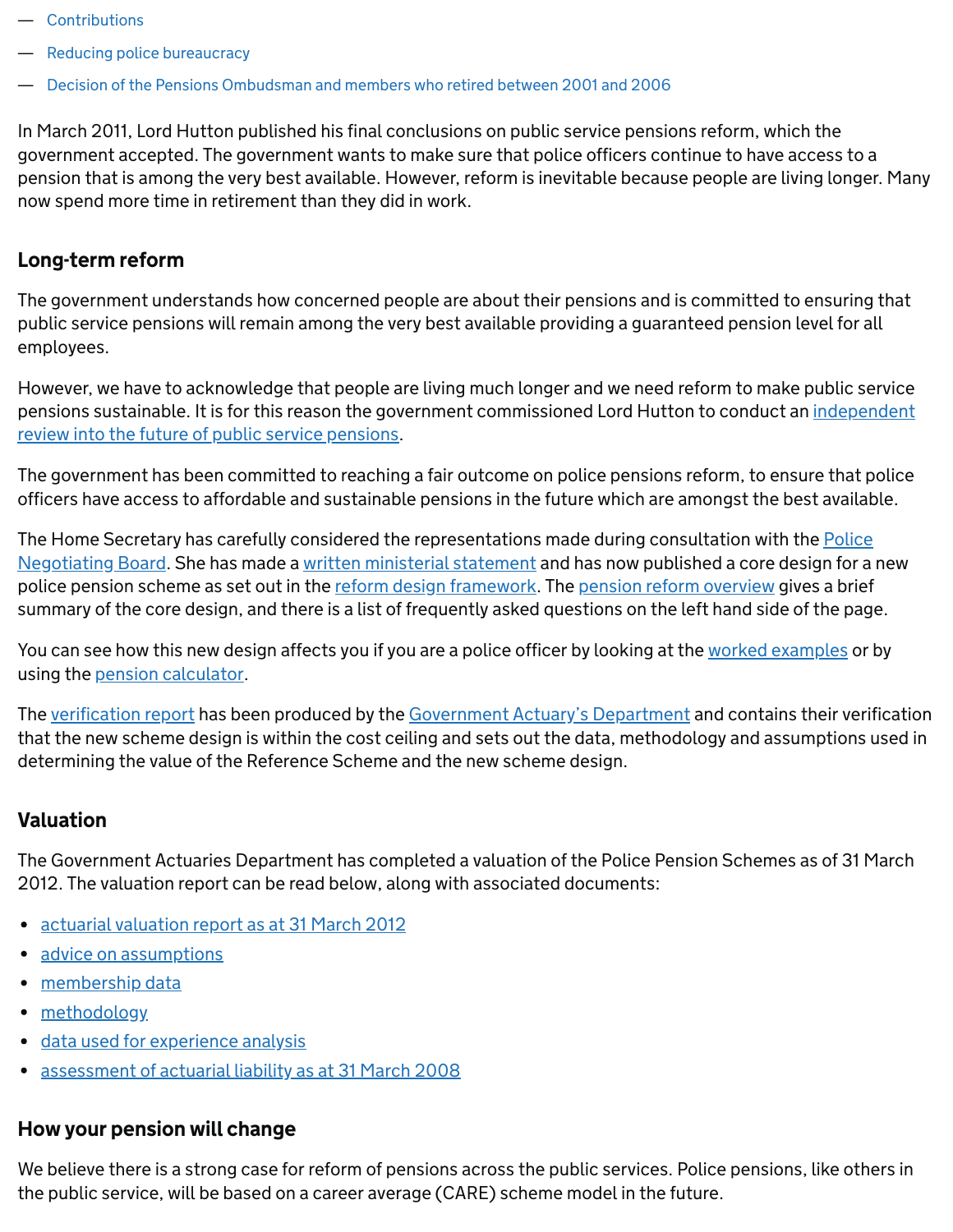The current final salary police pension schemes will close from April 2015, with future accrual based on the new CARE model. Under the new arrangements, the Normal Pension Age for police officers will increase to age 60, compared to a Normal Pension Age for most public servants linked to state pension age (planned to rise in stages to 68).

However, there will also be protection for those officers closest to retirement, who will be entitled to remain in their current police pension scheme beyond 2015. This will depend on the age and length of service of each officer.

[A number of](https://www.gov.uk/government/publications/pension-reform-calculator) [case study example](https://www.gov.uk/government/publications/police-pension-reform-worked-examples)[s showing illustrative pension benefits are available, and there is also a pensions](https://www.gov.uk/government/publications/pension-reform-calculator) calculator providing estimates of future pension benefits.

## Why you should remain a member of the police pension scheme

There are many good reasons for police officers to remain a member of the police pension scheme, for instance:

- a public service pension is still a very effective way to save for your retirement
- a new scheme will still provide a guaranteed level of pension calculated as a fraction of your salary and uprated each year - not an unknown amount based on investment returns
- in addition to your own contribution, your employer makes a significant contribution towards your pension
- you receive tax relief on your pension contributions and you also pay a lower rate of national insurance contribution if you are a member of a contracted out public service pension scheme such as the police pension scheme
- your pension scheme provides valuable benefits for you and your family such as ill-health pensions and payments after your death

Before making final decisions about whether to remain in or opt out of any pension scheme, individuals are encouraged to seek their own independent financial advice, based on their own personal situation.

## Why we are moving to a career average scheme

Career average schemes provide a more equitable outcome than final salary schemes. Final salary schemes, such as the Police Pension Scheme 1987 and New Police Pension Scheme 2006, provide better benefits to members with high levels of salary progression, effectively subsidised by lower benefits to members with flatter careers.

Members with incomes that do not substantially increase towards the end of their career tend to get proportionately better benefits from a career average scheme than from a final salary scheme.

## How career average schemes work

In a final salary scheme, your pension is typically worked out as a fraction of your final salary for each year of service. The 'final salary' used is generally the highest paid level of your last few years. For instance:

- if you are in the Police Pension Scheme 1987, you receive a pension calculated as ((1/60th x the number of years up to 20) + (2/60 x the number of years served between 20 and 30 years)) x final pensionable pay
- if you are in the New Police Pension Scheme 2006, you receive a pension calculated as 1/70th x final pensionable pay x years (up to a maximum of 35 years)

In a career average scheme, each year you build up a 'slice' of pension based on your salary in that year. At the end of each year, the slice is increased in line with the revaluation rate used for that scheme - typically either prices or earnings increases - to maintain the value of the pension earned. When a member finally retires, their total pension is calculated by adding up the slices of pension they have built up each year throughout their career.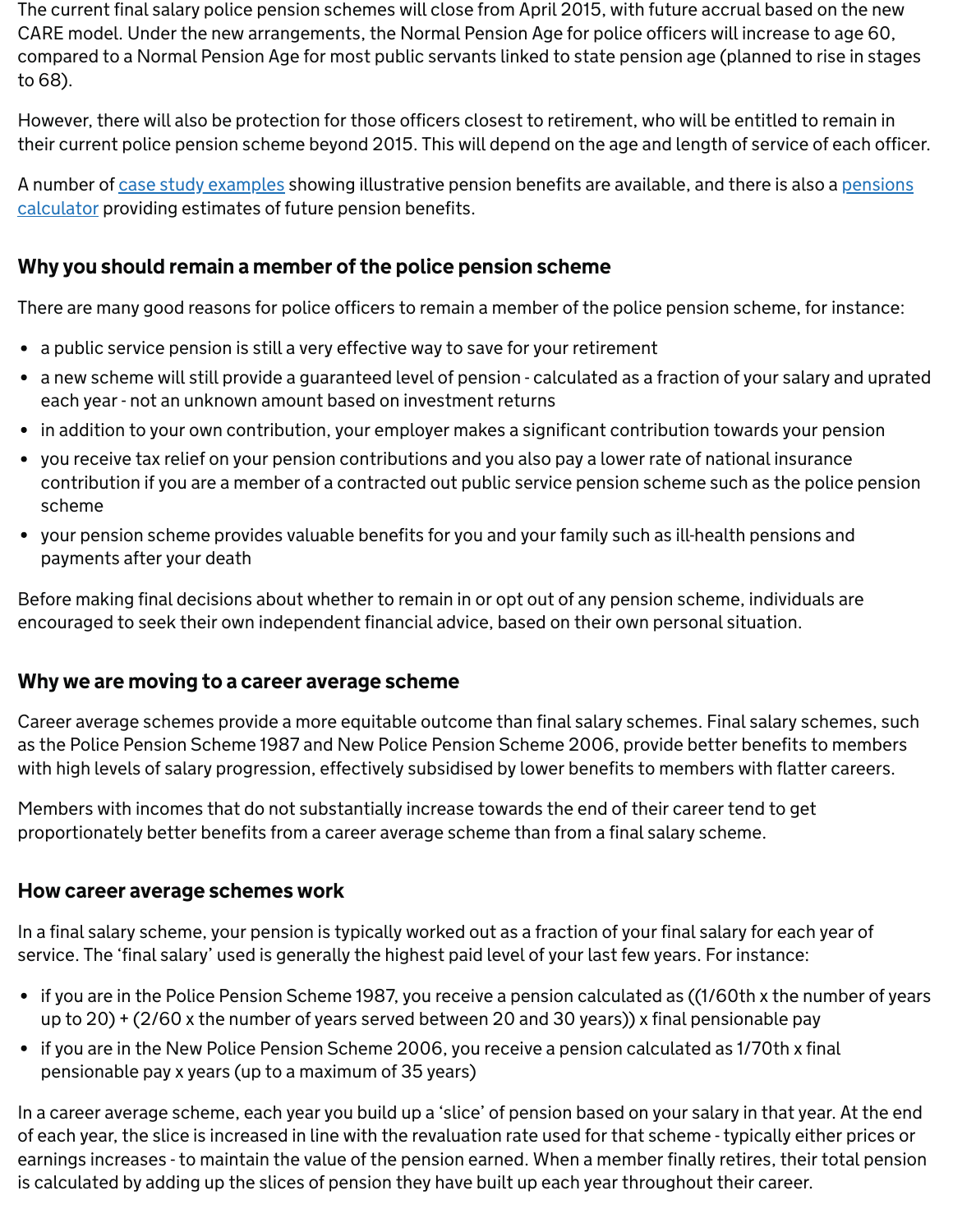#### Accrual and revaluation rate

The accrual rate is the amount of pension you build up each year. It is not the only element that determines the amount of pension you receive on retirement, but it is a major factor. It is expressed as a proportion of your pensionable pay.

In the new police pension scheme from 2015, the government is proposing a provisional accrual rate of 1/55.3th (equivalent to around 1.81%), with a revaluation rate for active members based on the Consumer Prices Index (CPI) +1.25%.

In a career average scheme, this means that you build up a pension pot of 1/55.3th of your pensionable earnings for each year you are a member of the pension scheme. Each of these annual pension elements would then be uprated in line with CPI +1.25%, for active scheme members, and in line with prices (currently CPI) after the member leaves the scheme.

For example, if in a given year you are earning £28,000, your pot for that year's membership of the new pension scheme will initially be: 1/55.3th x £28,000 = £506 of annual pension

The pot will increase year on year by the rate of CPI + 1.25% until you retire and your pension comes into payment. So, if it is 10 years until you retire, and assuming that CPI is around 2% per year, that year's pot would be worth £675 per year at the time you retire.

Your total pension from the new scheme is calculated by adding up the individual pensionpots you earn from each year of membership in the new scheme.

#### Case for reform

### Why the government is reforming public service pensions

The government is working to make public service pensions fairer and more sustainable over the long term. Lord Hutton, in his independent review of public service pensions, concluded that 'current scheme designs are not sufficiently robust to ensure the sustainability of public service pensions', and that change is needed to 'make public service pension schemes simpler and more transparent, and fairer to those on low and moderate earnings'.

Final salary schemes mean that 'high fliers' receive almost twice as much pension for every £100 of their contributions than people on 'flat' careers. The government does not consider it right that lower paid employees should subsidise the pension entitlement of more highly paid staff. The government is therefore proposing a 'career average' scheme, where every year of your salary will count towards your pension, rather than just the last few years.

### Why Lord Hutton said the current arrangements are unsustainable

With better healthcare and improved lifestyles the average 60 year old is expected to live 10 years longer now than they did in the 1970s, causing the cost of providing public service pensions to rise.

The cost of public service pensions has increased by a third in the last 10 years to £32bn, an increase of a third over the last decade which is more than we spend on police, prisons and the courts.

## Why Lord Hutton believes that the current arrangements are unfair

Lord Hutton considered that there needs to be a fairer balance between what employees contribute to their own pensions and what other taxpayers pay. If not, taxpayers will be paying for pensions they cannot possibly hope to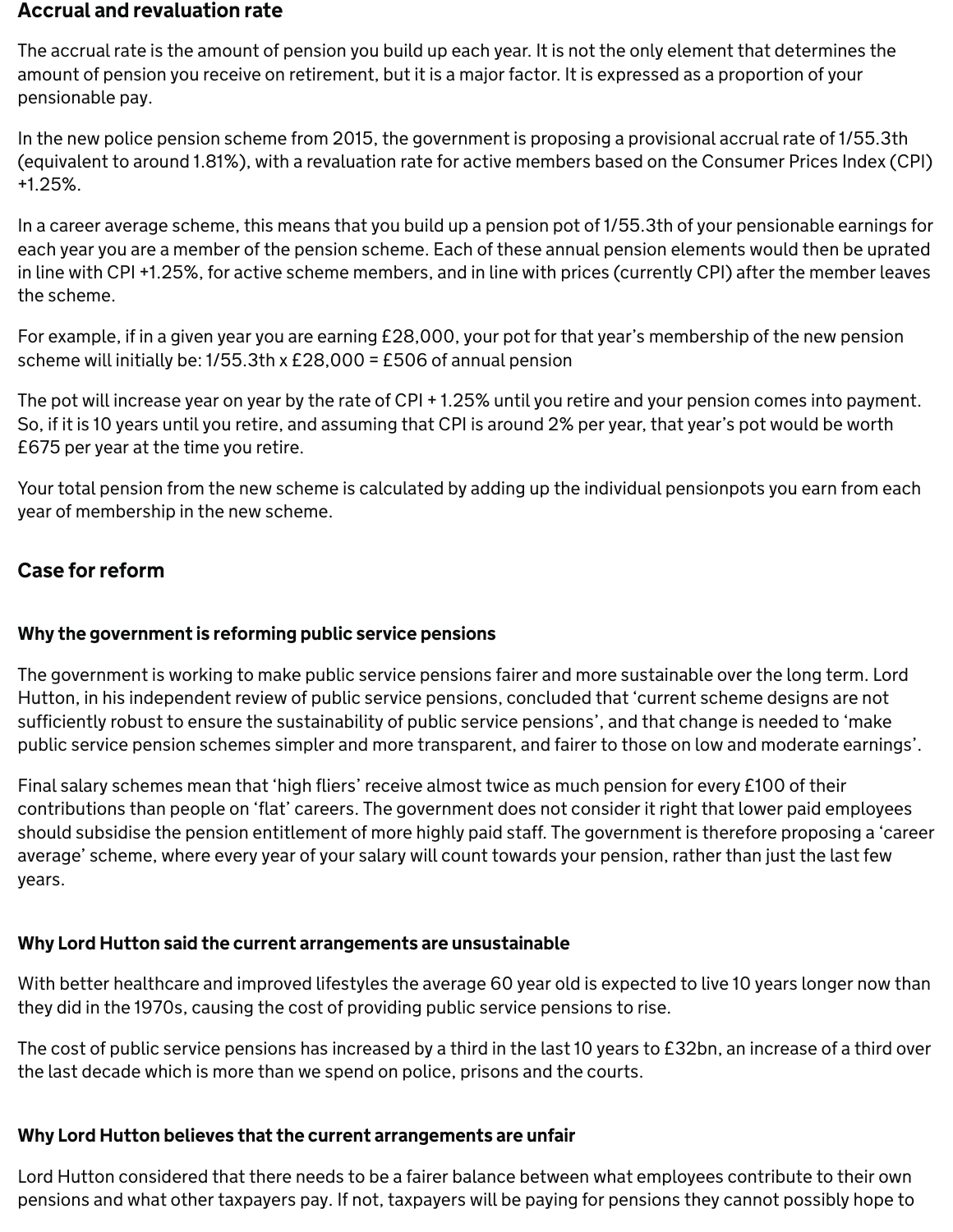receive themselves for generations to come.

The current final salary arrangements of most pension schemes also give more benefit, in relative terms, to those on higher salaries and those with better career progression. Schemes for the future should ensure that the pension that members get out is a fairer reflection of what they have put in across their entire working career.

#### How this fits in with Winsor

Existing police pay and conditions were designed more than 30 years ago so the government asked Tom Winsor to carry out the Independent Review of Police Officer and Staff Remuneration and Conditions. His recommendations are about reforming pay and conditions so that they recognise the hardest-working officers and reward professional skills and continued development.

The terms of reference of Tom Winsor's review asked him to have regard to Lord Hutton's recommendations on Normal Pension Age for police officers in his wider considerations about officer career length and structure. In producing his final report in March 2012, Tom Winsor recommended a future Normal Pension Age of 60 for police officers. That was included in the government's proposed scheme design which has been considered by the Police Negotiating Board.

No final decisions have yet been taken on other elements of Tom Winsor's Final Report, but they provide a good basis for discussion and consultation, including through the formal police negotiating machinery. We remain committed to constructive engagement with the service throughout this process, which is ongoing.

All public service workers are being asked to take their share of the burden and are facing changes to their pensions so it would not be right to exempt the police from difficult decisions we are having to take. However, we have been clear that recommendations by Tom Winsor and other changes will be considered in the round. Police officers have, and will continue to have, access to a valuable pension scheme which is among the best available anywhere.

#### Introducing redundancy

The first Winsor report recommended a voluntary exit scheme, which has been agreed in principle by the Police Negotiating Board. The final Winsor report recommendations include the introduction of a system of compulsory severance for police officers, similar to redundancy.

This proposal would give chief officers working with police authorities or police and crime commissioners the flexibility to manage their workforce size, structure and composition, in line with other areas such as the Armed Forces and the prison service. Where work no longer exists, or it no longer needs to be carried out by a police officer, a force would have the ability to remove these posts.

This recommendation is subject to the statutory negotiating process, which is ongoing.

#### Find out more

A number of case study examples showing illustrative pension benefits are available, and you can also use a pensions calculator to provide estimates of future pension benefits.

Police officers who wish to find out more detail about their personal pension situation and entitlements in the current arrangements should contact their local pension administrator. Further information about more detailed transitional and implementation issues about the arrangements from 2015, which are still to be finalised, will be made available in due course.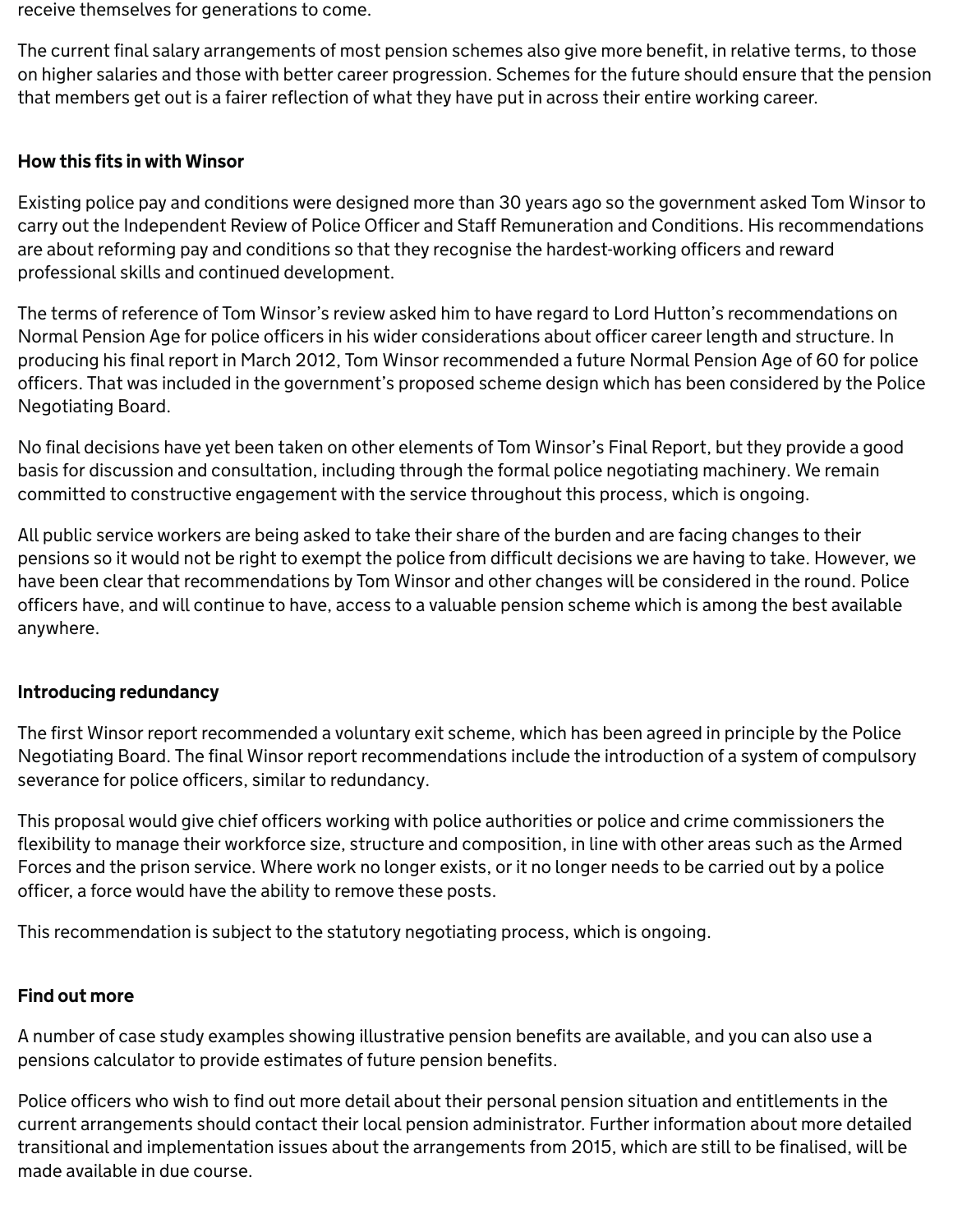Members of police staff who wish to find out more about reform of their pensions can find more information of the relevant websites:

[Local Government Pension Scheme](http://www.lgps.org.uk/) for police staff in all forces apart from the Metropolitan Police.

[Civil Service Pension Scheme](http://www.civilservice.gov.uk/pensions) for police staff in the Metropolitan Police.

## Access to pensions

#### Normal Pension Age

The Normal Pension Age in the 2015 scheme is age 60. However, police officers will be able to start to draw their pension, with a reduction, if they retire after reaching minimum pension age (55). Police officers will continue to have a lower Normal Pension Age than most other public servants, for whom it is linked to the State Pension Age.

The new scheme will not be introduced until April 2015, and so anyone leaving the scheme before then will not be affected. Members who are within 10 years of retirement as of 1 April 2012 (see question below) will also see no change in when they can retire, nor the amount of pension they had expected to receive. They will continue as a member of their current scheme until they retire.

Members benefiting from tapered protection will move into the 2015 scheme from their own, personal date based on their date of birth and length of service. People working on beyond 2015, and who do not benefit from full transitional protection, will have a '2-part' pension:

#### Part 1

The first part will reflect their service in their current scheme up to 2015 (or later if the member benefits from tapered protection) and be based on their final salary at the point that they actually retire or, in the case of a deferred pension, when the member leaves the scheme. Members will be able to retire and take this pension from their current scheme's Normal Pension Age.

#### Part 2

The second part will reflect pension earned from 2015 in the new scheme (or later if the member benefits from tapered protection) and will be payable in full on retirement from that scheme's Normal Pension Age of 60. Members will still have a choice about when to retire, as this pension can be taken from the scheme's minimum pension age of 55 but with a reduction.

#### Adjustments made if you take your pension before 60

Any pension earned in the new scheme will be payable in full on retirement from the age of 60, provided individuals are active members of the scheme at the time. However, if members wish to retire and take their pension earlier, they can do so from the age of 55 with a reduction. The reduction is to recognise that the pension is in payment earlier and therefore is to be paid for longer.

The scheme design permits those officers who remain in the pension scheme to retire and take their pension from age 55, with the pension reduced based on the length of time between retirement and the scheme's Normal Pension Age (ie 60) to balance the extra years' pension payments they would receive compared to if they had retired at Normal Pension Age.

While it is not possible to say what the reduction will be (as it will determined regularly on an actuarial basis), the rule of thumb for an actuarial reduction is considered to be between 4% and 5% for each year that the pension is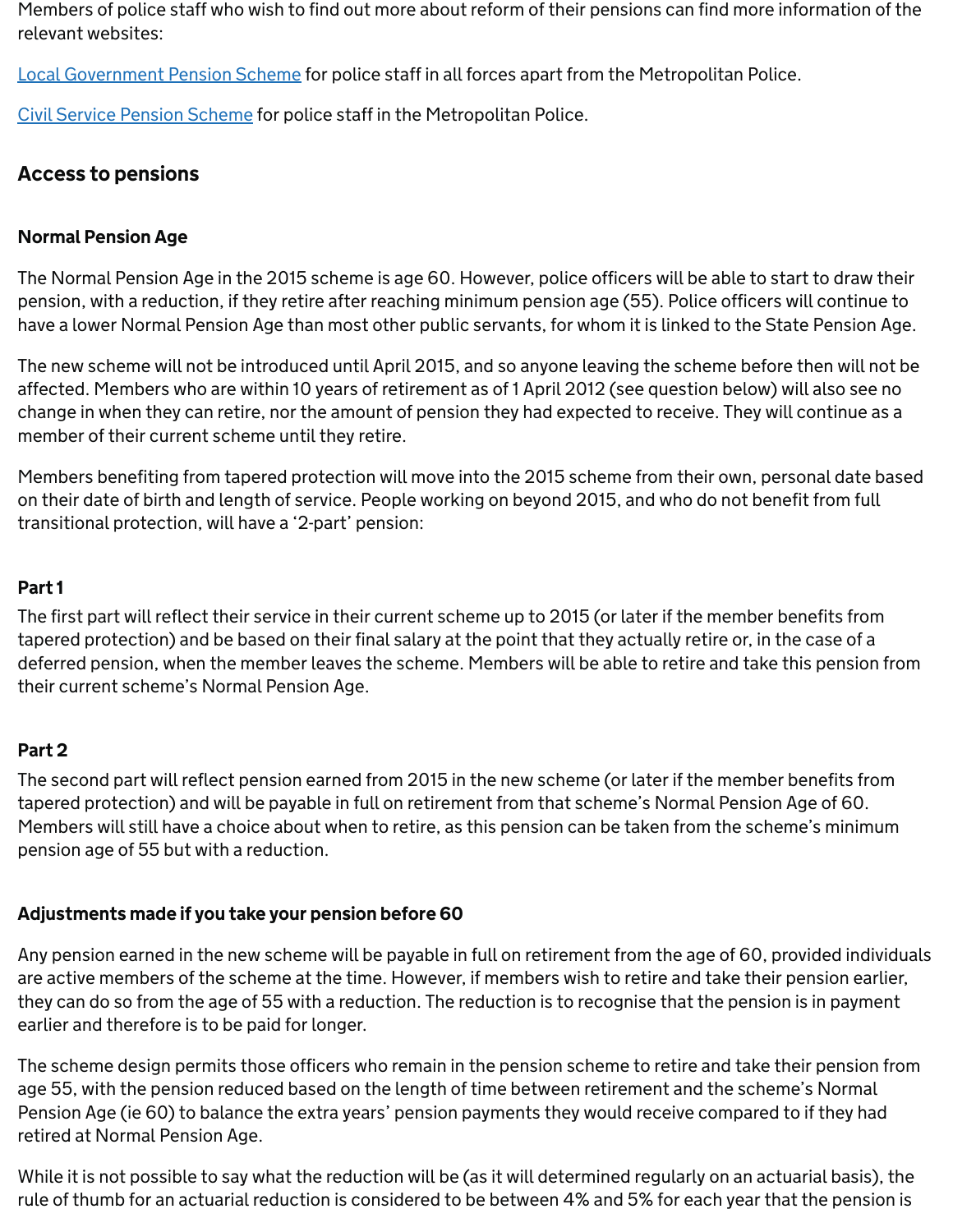taken early.

For example, if a member wishes to retire and take their pension from age 57, they will have their pension reduced from their Normal Pension Age of 60. Their reduction in pension is likely to be in the order of 12% to 14% (ie a cumulative 3 year reduction on the basis of between a 4% and 5% actuarial reduction per annum).

It is important to note that a deferred pension taken early from the 1987 and 2006 schemes will continue to be actuarially reduced from that scheme's deferred pension age in accordance with each scheme's rules.

If a member wishes not to take their pension and to continue to work beyond the 2015 scheme's Normal Pension Age, then the scheme will recognise that the pension will be in payment later, and will provide an actuarial enhancement to the pension from the scheme's Normal Pension Age. This will be costed on similar terms to the actuarial reduction.

Deferred members will not be eligible for access to the enhanced early retirement terms, and their actuarial reduction will be based on the scheme's deferred pension age (ie the individual's State Pension Age).

## What happens if you leave between 55 and 60

You would become a deferred member. Deferred members are able to access their unreduced pension at on the scheme's deferred pension age (ie the individual's State Pension Age). Access to pension before that will involve actuarial reduction based on the scheme's deferred pension age.

## Protection for those within 10 years of retirement

There will be statutory based transitional protection for certain categories of members, as follows:

- all active 2006 scheme members who, as of 1 April 2012, have 10 years or less to their current Normal Pension Age (ie age 55) will see no change in when they can retire, nor any decrease in the amount of pension they receive at their current Normal Pension Age - this protection will be achieved by the member remaining in their current scheme until they retire
- all active 1987 scheme members who, as of 1 April 2012, have 10 years or less to age 55 or have 10 years or less to age 48 and are 10 years or less from being eligible for a maximum unreduced pension, will see no change in when they can retire, nor any decrease in the amount of pension they receive at their current Normal Pension Age - this protection will be achieved by the member remaining in their current scheme until they retire

## If you fall outside that 10 year transitional protection

Scheme members who, on 1 April 2012, are within 4 years of qualifying for transitional protection (as described above) will continue to accrue pension in their existing schemes on a tapered basis. They gain about 53 days of protection in their existing schemes for every month they are above the lower limit that applies in their case. The last possible day of protected service for any such member will be 31 March 2022.

This will apply to active members:

- in the 1987 scheme and the 2006 scheme who on 1 April 2012 are aged between 41 and 45 years in the 1987 scheme who on 1 April 2012 are 10 years or less from being able to retire on a maximum, unreduced pension and are aged between 34 and 38 years
- in the 1987 scheme who on 1 April 2012 are aged 38 or over (up to age 45) and are between 14 and 10 years from being able to retire on a maximum, unreduced pension
- in the 1987 scheme who on 1 April 2012 are aged less than 38 who are more than 10 years from being able to retire on a maximum, unreduced pension, where their age minus the years from being able to retire on a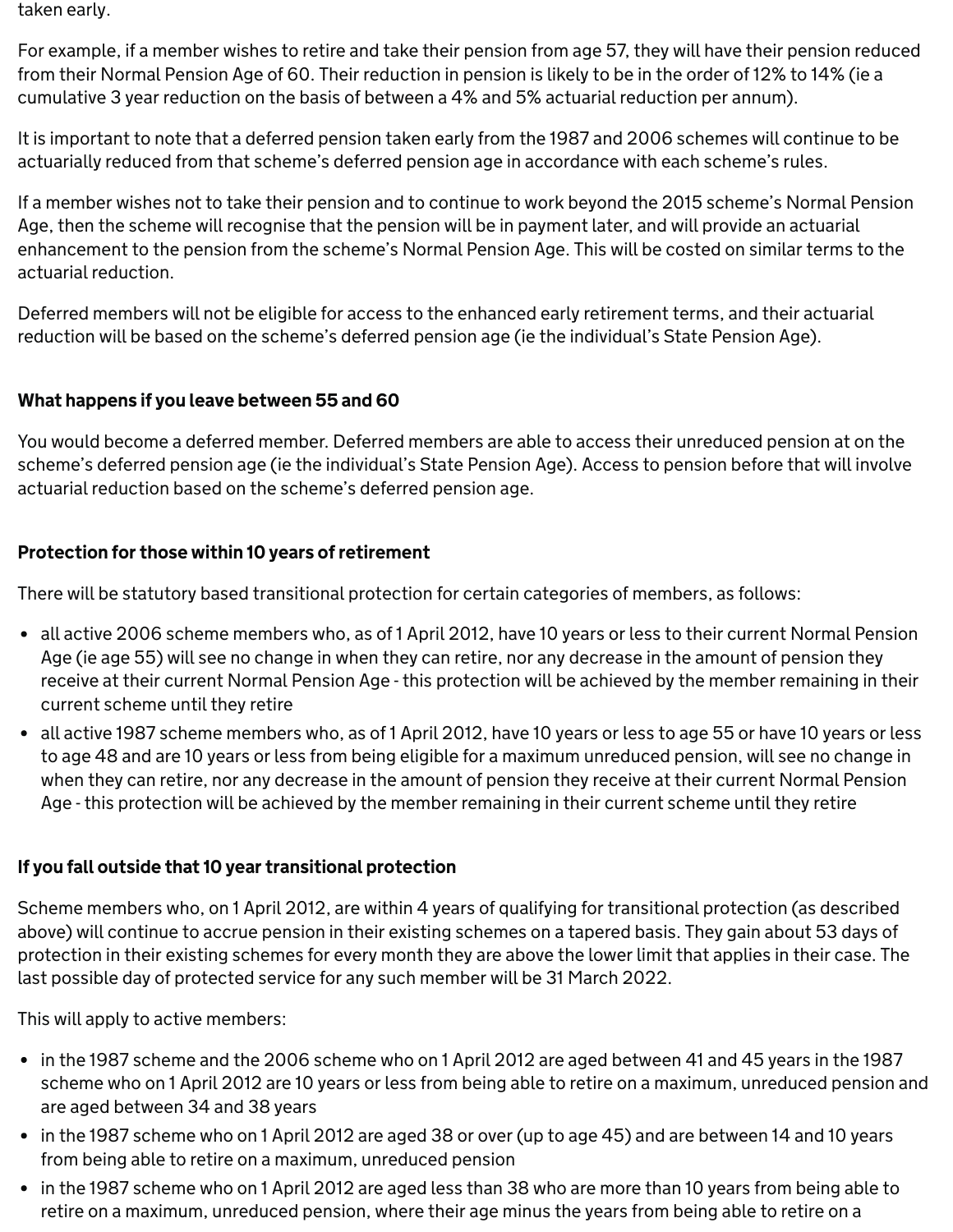maximum, unreduced pension, is between 24 and 28 years

Once a member's tapered protection expires, they will be transferred into the new pension scheme.

Members qualifying for tapered protection will be able to take their 'Part 1' pension at the age at which they were expecting, including any additional accrual they build up post 2015, subject to abatement rules. After members are transferred into the new pension scheme, they will accrue their 'Part 2' pension in that scheme.

Tables are available in the reform design framework.

#### What happens if you opt out of your current scheme

This depends on which scheme you are in.

As the 1987 scheme is a closed scheme, if you opt out, you will not be able to opt back into that scheme. You will, instead, become a deferred pensioner and your 1987 scheme pension will be paid at age 60. As you cannot opt back in, you will lose any access to the final salary link for the service you have accrued under the scheme, any prospective double accrual enhancement and the ability to take your pension from age 50 with 25 years pensionable service. You will, however, be eligible to join the 2006 scheme up until 31 March 2015, or the new 2015 scheme from 1 April 2015.

If you decide to opt out of the 2006 scheme, the current scheme rules allow you to opt back in if you change your mind later. But any period of opted-out service will never count towards your pension. If you do not opt back in to the 2006 Scheme, you would not be able to take your full pension until age 65 under the terms of that scheme and you would lose the link to your final salary for the service you have accrued under the scheme. You will be eligible to opt back in until 31 March 2015.

If you qualify for the transitional protection or tapering arrangements and you opt-out during the period in which you are covered by them, you will lose any future protection. If you then wanted to re-join the scheme you would be enrolled into the 2015 scheme.

You will also need to start paying tax on the elements of your salary that you previously paid as contributions, and you will need to pay a higher rate of national insurance as you will be contracted back into the state second pension. You would also lose the benefit of your employer's contribution to your pension.

Before making final decisions about whether to remain in or opt out of any pension scheme, individuals are encouraged to seek their own independent financial advice, based on their own personal situation.

#### Double accrual

The mechanism for protecting accrued rights in the 1987 Police Pension Scheme accurately mirrors the expectation that scheme members may have to a faster accrual rate with increased service. For those police officers who remain in service after the scheme has closed (or, if applicable, after their tapered protection ends), the number of years that they have built up in the closed scheme remains the same - but the accrual rate applied to the years that they have built up gradually increases to reflect what it would have been had the scheme remained open.

The maximum accrual rate of 1/45th is reached after 30 years' total service, reflecting both the maximum benefit that they could have had from the period of double accrual and the time at which scheme members would have reached full entitlement.

The accrual design of the 1987 scheme is unusual compared to most other public service schemes. We have designed this specific arrangement to reflect the government's commitment to honour accrued rights in full for the police pension scheme.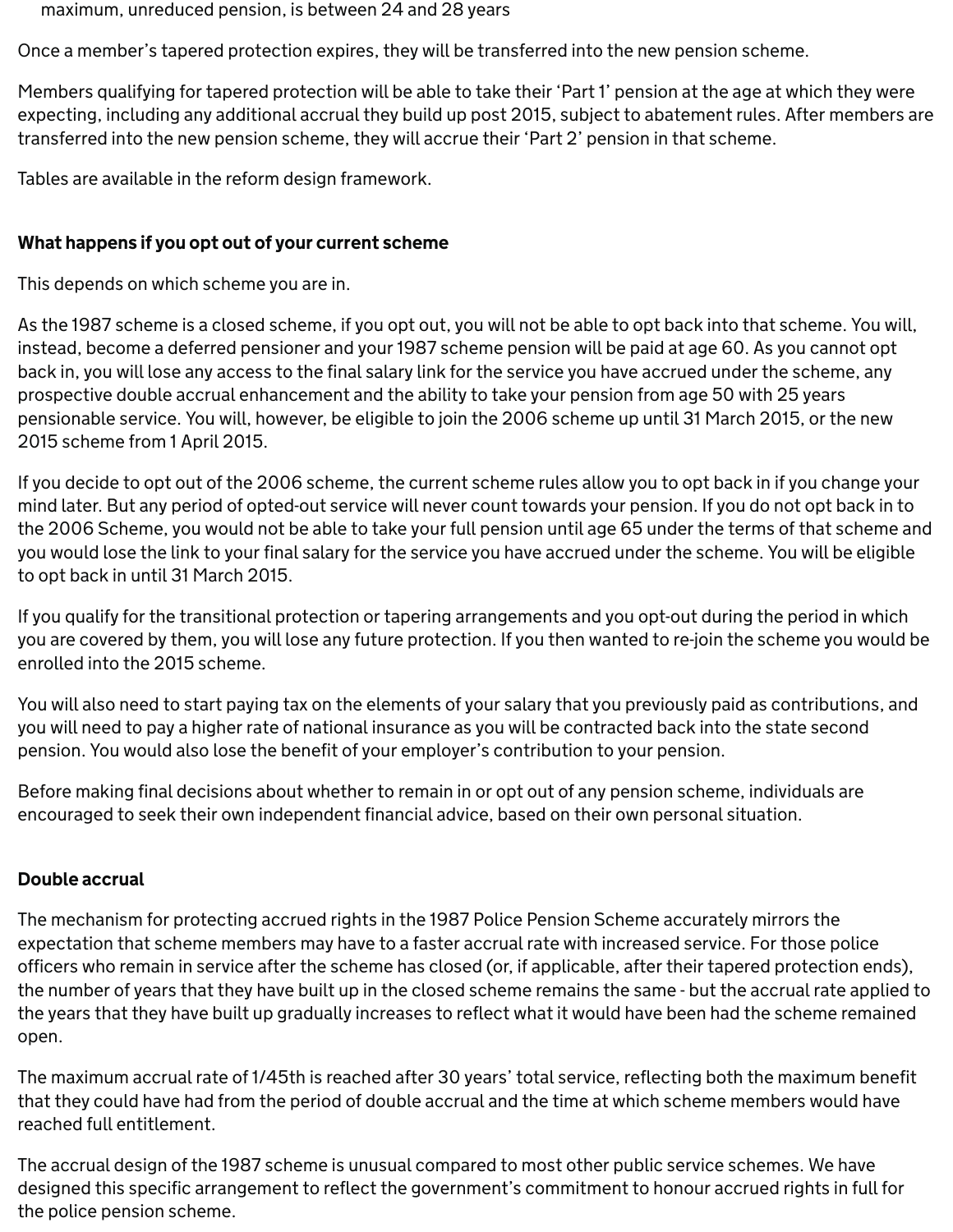#### How to calculate Police Pension Scheme 1987 accrued rights

The accrued pension that an officer would receive under these terms would be calculated as follows:

1987 scheme pension = number of years service in 1987 scheme x weighted accrual rate x final salary

The weighted accrual rate would be calculated as follows:

weighted accrual rate = ((number of years that were or would have been at single accrual rate x single accrual rate) + (number of years that were or would have been at double accrual rate x double accrual rate)) / total number of years service

For the calculation of the weighted accrual rate, the first 20 years of a scheme member's service - regardless of whether it was pre or post reform - would count as being at the single accrual rate (1/60th). The next 10 years would count as being at the double accrual rate (2/60ths). No more than a total of 30 years' service will count towards the weighted accrual rate.

### How the new scheme will affect you if you work part-time

The 2015 scheme pension benefits available to those who work part-time will be broadly as now. Approved parttime working will be counted as pensionable service on a pro-rata basis based on actual hours worked as a proportion of full-time work. Contributions will also be collected on a pro-rata basis.

Some of the details of the reforms for part-time workers - for example, transitional protection and tapering - are pending further discussion.

## Contributions

### How much you will be paying from 2015

The Reform Design Framework provides for an employee contribution rate of 13.7% on average, equal to the expected average contribution rates in the 1987 and 2006 schemes on 31 March 2015. The structure of employee contribution rates from 2015 is not yet known as the government will review the impact of the 2012-13 contribution changes, including the effect of membership opt-outs, before taking final decisions on how future increases will be delivered from 2013 to 2014, 2014 to 2015 and in the new scheme.

## Protection in the 2015 scheme for the lowest paid

The structure of the employee contribution rate has yet to be finalised and will be announced in due course. This structure may include some protections for lower paid staff (ie lower contributions). There will remain a strong economic rationale to stay saving in a police pension, with the pension remaining amongst the very best available.

Members should consider carefully the range of benefits available from their scheme, including; ill-health payments, death-in-service lump sums paid to the member's family (tax free) and an employer contribution that is higher than the member's own contribution. It is also important to consider that everyone paying tax will receive at least 20% tax relief on their pension contributions (as contributions are paid before tax).

### Not just a tax on public servants

With better healthcare and improved lifestyles the average 60 year old is expected to live 10 years longer now than they did in the 1970s causing the cost of providing public service pensions to rise.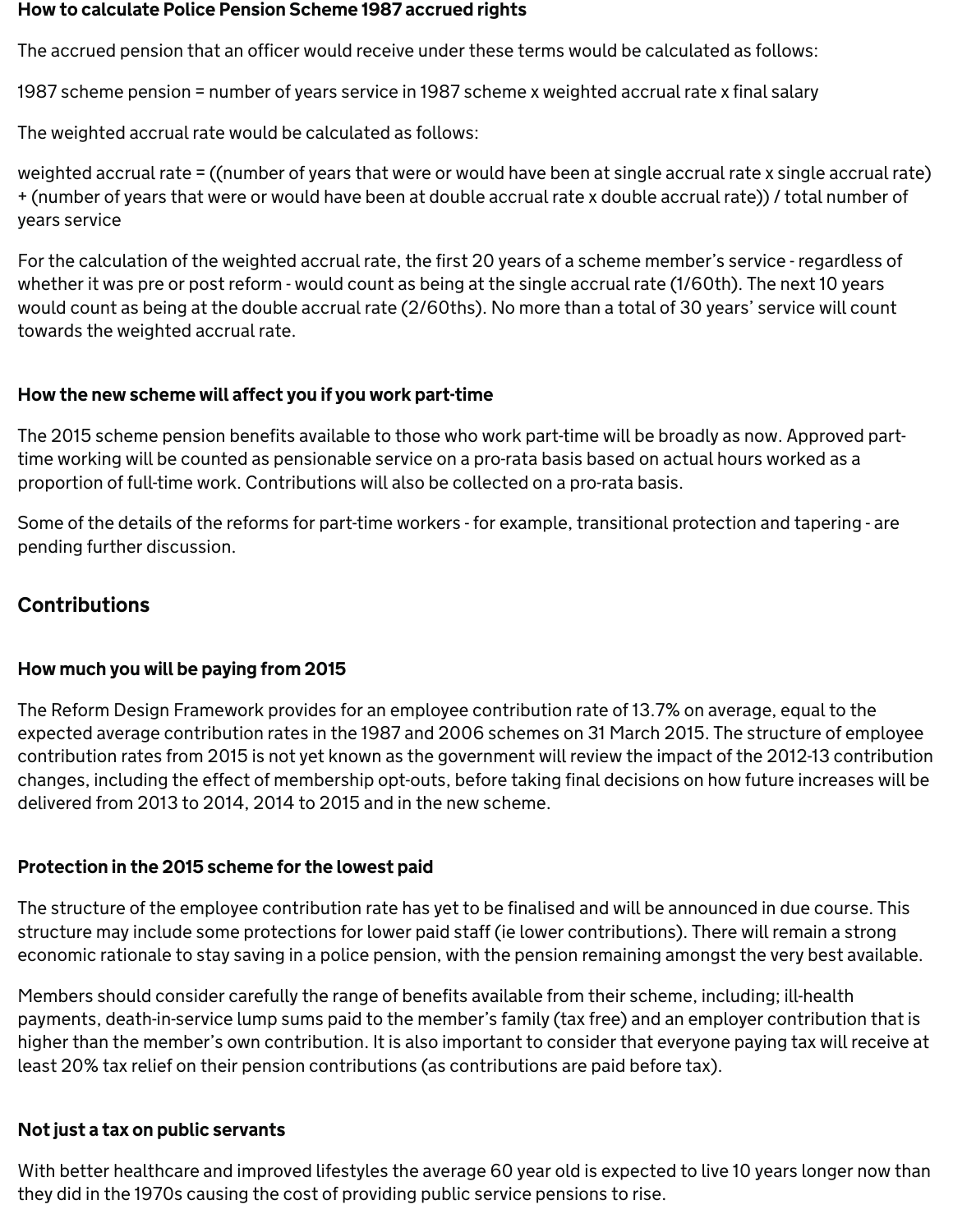The cost of public service pensions has increased by a third in the last 10 years to £32bn, and this increase has largely fallen to the taxpayer.

The increases in contributions and the longer term reform will rebalance costs between employee and employer (ultimately the taxpayer) to make public service pensions affordable and sustainable in the long term.

### Reducing police bureaucracy

Read about [reducing police bureaucracy](http://webarchive.nationalarchives.gov.uk/+/http://www.homeoffice.gov.uk/police/police-reform/reducing-police-bureaucracy/) on the National Archives website.

### Decision of the Pensions Ombudsman and members who retired between 2001 and 2006

The Pensions Ombudsman issued his final determination in the case of Milne v the Government Actuary's Department (GAD) on 13 May 2015.

The government accepts that there are other firefighters and also police officers who are affected by the principles set out in the Ombudsman's determination. Those police officers who retired between 1 December 2001 and 30 November 2006 who are due redress will be contacted by their police force in due course to discuss the appropriate payment in their case.

The tables of factors to be used in calculating redress have been prepared by GAD and supplied to the Home Office. The [tables of factors are available online](https://www.gov.uk/government/publications/government-actuarys-department-additional-payments-in-respect-of-past-commutations), alongside detailed guidance for scheme administrators to help them calculate the amounts owed to individuals. This guidance has been issued to police forces in England and Wales, who will now be in a position to start calculating the payments due. This process will, understandably, take time, but the government expects that pensions administrators will make the majority of calculations by December 2015 and the majority of payments by April 2016. The government would like to thank those affected for their patience in this matter.

Published 26 March 2013 Last updated 16 July 2015 [+ show all updates](https://www.gov.uk/guidance/police-pension-reform#full-history)

#### Related content

[Police pension scheme 1987: commutation on retirement](https://www.gov.uk/government/publications/police-pension-scheme-1987-in-england-and-wales)

[Police pension scheme 1987: members' guide](https://www.gov.uk/government/publications/police-pension-scheme-members-guide-october-2006)

[Police pension schemes](https://www.gov.uk/government/collections/police-pension-schemes)

[Police pension reform: worked examples](https://www.gov.uk/government/publications/police-pension-reform-worked-examples)

Collection

[Police pension schemes](https://www.gov.uk/government/collections/police-pension-schemes)

#### Explore the topic

[Policing and crime prevention](https://www.gov.uk/topic/crime-policing/policing-crime-prevention)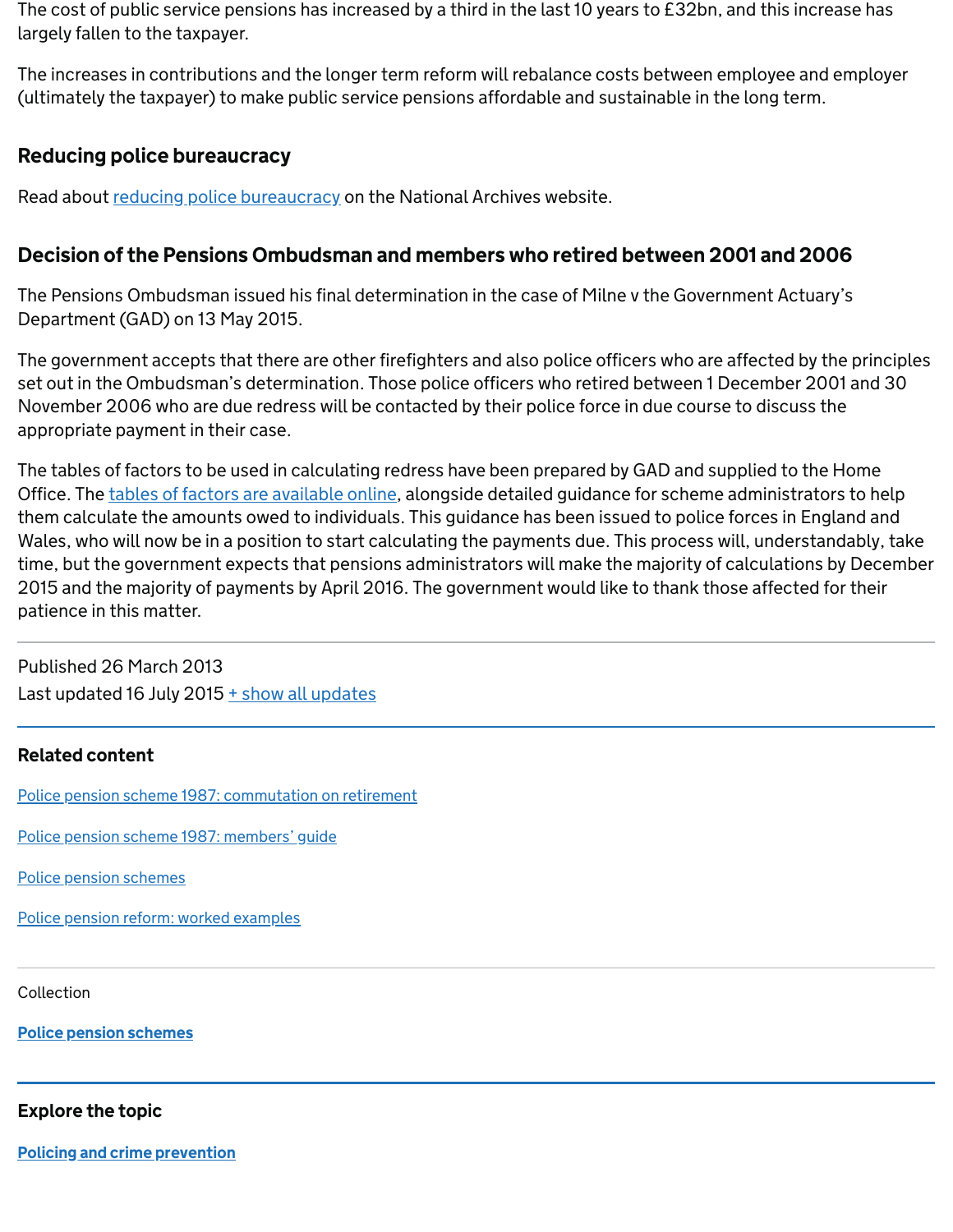[Is there anything wrong with this page?](https://www.gov.uk/contact/govuk)

## Coronavirus (COVID-19)

[Coronavirus \(COVID-19\): guidance and support](https://www.gov.uk/coronavirus)

### The UK has left the EU

[Check the new rules for January 2021](https://www.gov.uk/transition)

#### Services and information

**[Benefits](https://www.gov.uk/browse/benefits)** 

[Births, deaths, marriages and care](https://www.gov.uk/browse/births-deaths-marriages)

[Business and self-employed](https://www.gov.uk/browse/business)

[Childcare and parenting](https://www.gov.uk/browse/childcare-parenting)

[Citizenship and living in the UK](https://www.gov.uk/browse/citizenship)

[Crime, justice and the law](https://www.gov.uk/browse/justice)

[Disabled people](https://www.gov.uk/browse/disabilities)

[Driving and transport](https://www.gov.uk/browse/driving)

[Education and learning](https://www.gov.uk/browse/education)

[Employing people](https://www.gov.uk/browse/employing-people)

[Environment and countryside](https://www.gov.uk/browse/environment-countryside)

[Housing and local services](https://www.gov.uk/browse/housing-local-services)

[Money and tax](https://www.gov.uk/browse/tax)

[Passports, travel and living abroad](https://www.gov.uk/browse/abroad)

[Visas and immigration](https://www.gov.uk/browse/visas-immigration)

[Working, jobs and pensions](https://www.gov.uk/browse/working)

## Departments and policy

[How government works](https://www.gov.uk/government/how-government-works)

**[Departments](https://www.gov.uk/government/organisations)** 

[Worldwide](https://www.gov.uk/world)

**[Services](https://www.gov.uk/search/services)** 

[Guidance and regulation](https://www.gov.uk/search/guidance-and-regulation)

[News and communications](https://www.gov.uk/search/news-and-communications)